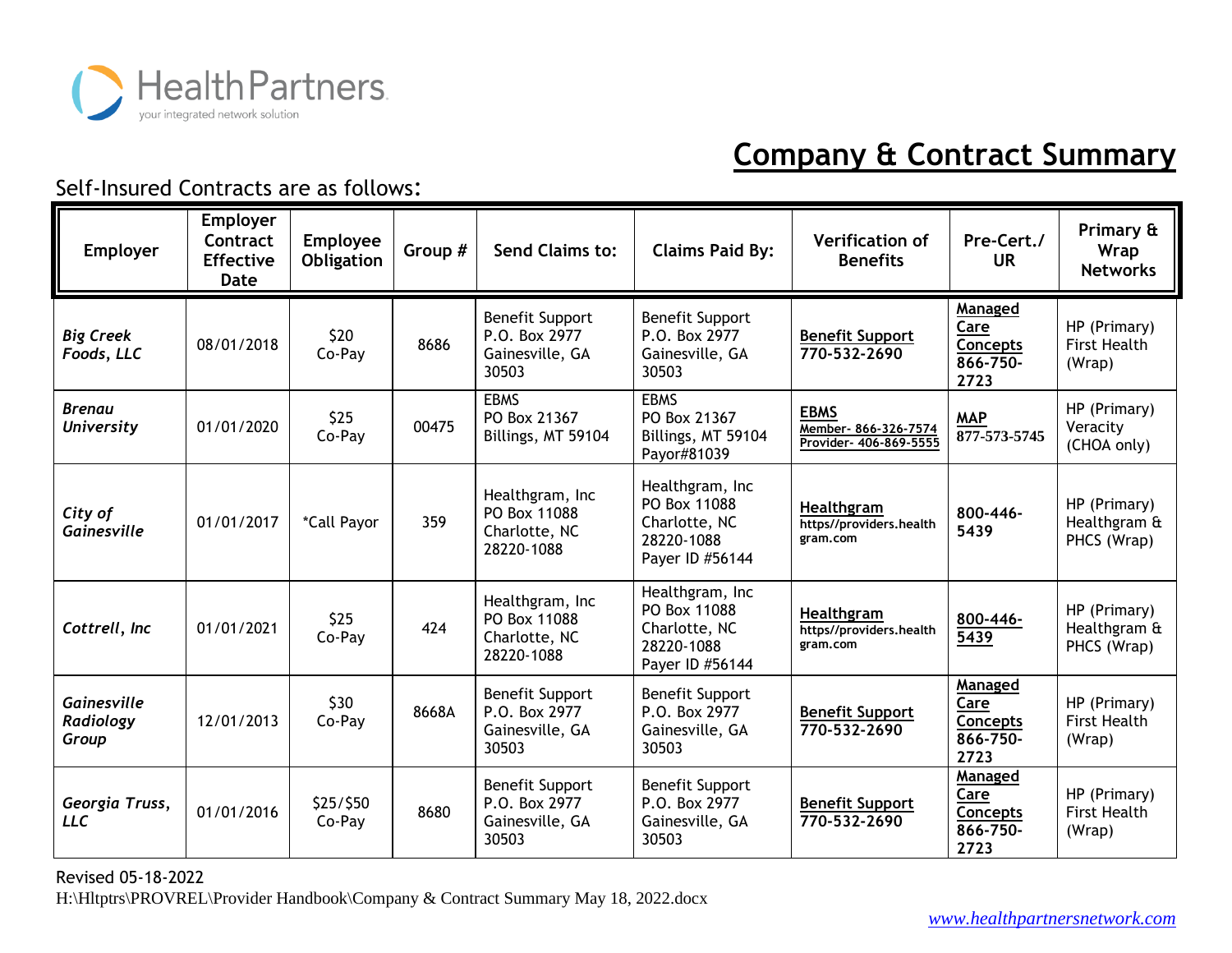

| <b>Employer</b>                                                            | <b>Employer</b><br>Contract<br><b>Effective</b><br>Date | Employee<br>Obligation | Group # | Send Claims to:                                                            | <b>Claims Paid By:</b>                                                            | <b>Verification of</b><br><b>Benefits</b>         | Pre-Cert./<br><b>UR</b>                                      | Primary &<br>Wrap<br><b>Networks</b>          |
|----------------------------------------------------------------------------|---------------------------------------------------------|------------------------|---------|----------------------------------------------------------------------------|-----------------------------------------------------------------------------------|---------------------------------------------------|--------------------------------------------------------------|-----------------------------------------------|
| J & J Foods                                                                | 07/01/2005                                              | *Call Payor            | 8642    | <b>Benefit Support</b><br>P.O. Box 2977<br>Gainesville, GA<br>30503        | <b>Benefit Support</b><br>P.O. Box 2977<br>Gainesville, GA<br>30503               | <b>Benefit Support</b><br>770-532-2690            | Managed<br>Care<br><b>Concepts</b><br>866-750-<br>2723       | HP (Primary)<br>First Health<br>(Wrap)        |
| Local<br>Personnel, LLC                                                    | 12/01/2019                                              | \$25<br>Co-Pay         | 8690    | <b>Benefit Support</b><br>P.O. Box 2977<br>Gainesville, GA<br>30503        | <b>Benefit Support</b><br>P.O. Box 2977<br>Gainesville, GA<br>30503               | <b>Benefit Support</b><br>770-532-2690            | Managed<br>Care<br><b>Concepts</b><br>866-750-<br>2723       | HP (Primary)<br>First Health<br>(Wrap)        |
| Lumpkin<br><b>County BOC</b>                                               | 07/01/2021                                              | \$25<br>Co-Pay         | 438B1   | Healthgram, Inc<br>PO Box 11088<br>Charlotte, NC<br>28220-1088             | Healthgram, Inc<br>PO Box 11088<br>Charlotte, NC<br>28220-1088<br>Payer ID #56144 | Healthgram<br>https//providers.health<br>gram.com | 800-446-<br>5439                                             | HP (Primary)<br>Healthgram &<br>PHCS (Wrap)   |
| <b>Northeast</b><br>Georgia Health<br><b>System</b>                        | 01/01/2019                                              | See ID Card            | 3342065 | <b>Claims Processing</b><br>PO Box 182223<br>Chattanooga, TN<br>37422-7223 | <b>NGHS</b><br>PO Box 182223<br>Chattanooga, TN<br>37422-7223<br>Payer ID #62308  | Cigna<br>www.CignaforHCP.com                      | Cigna<br>$877 - 852$<br>6138<br><b>(SEE BACK</b><br>OF CARD) | HP (Primary)<br>Cigna (Wrap)                  |
| <b>Northeast</b><br>Georgia Plastic<br><b>Surgery</b><br><b>Associates</b> | 12/01/2020                                              | \$40<br>Co-Pay         | 8691    | <b>Benefit Support</b><br>P.O. Box 2977<br>Gainesville, GA<br>30503        | <b>Benefit Support</b><br>P.O. Box 2977<br>Gainesville, GA<br>30503               | <b>Benefit Support</b><br>770-532-2690            | Managed<br>Care<br>Concepts<br>866-750-<br>2723              | HP (Primary)<br><b>First Health</b><br>(Wrap) |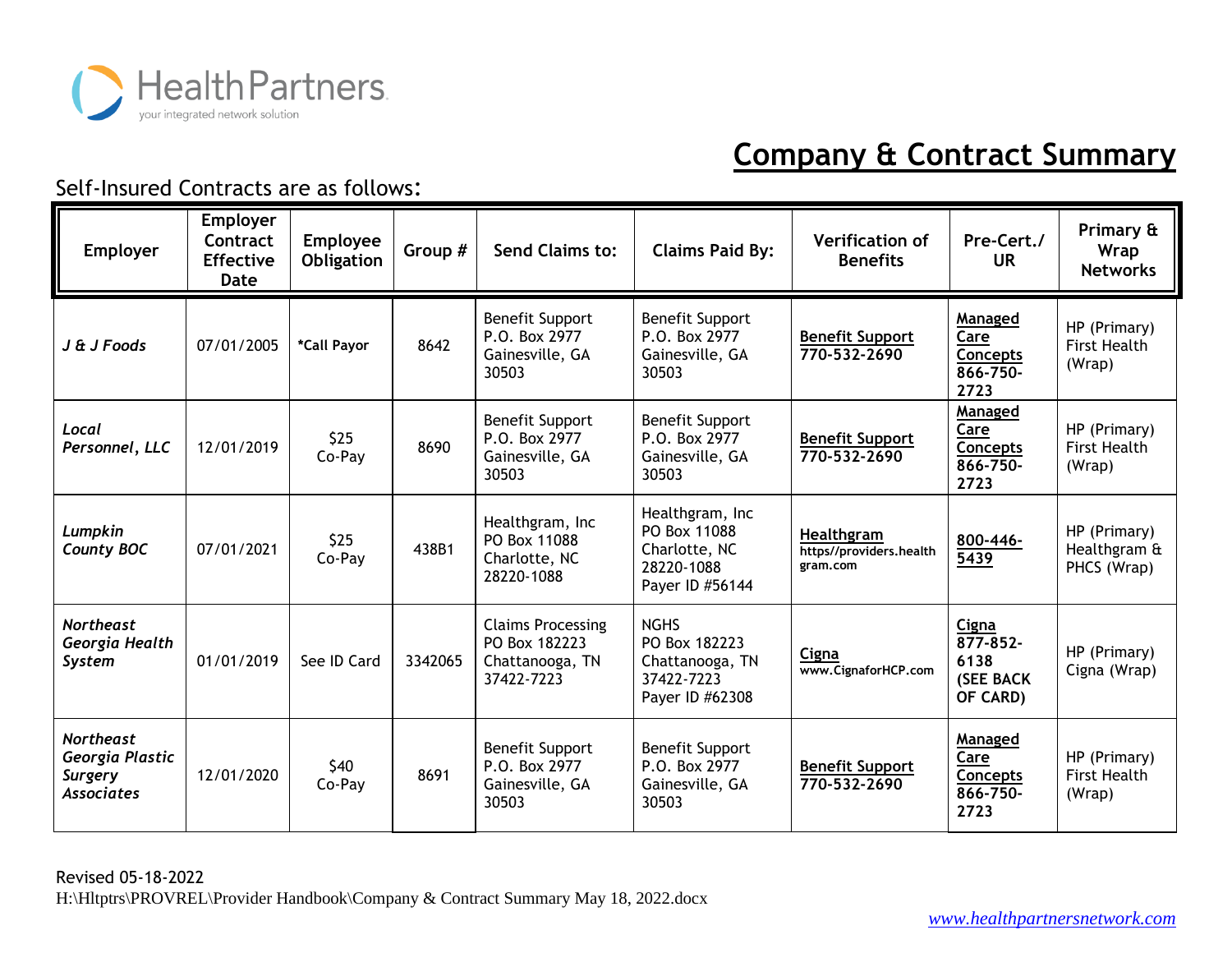

| <b>Employer</b>                                   | <b>Employer</b><br>Contract<br><b>Effective</b><br>Date | <b>Employee</b><br>Obligation | Group # | Send Claims to:                                                                                | <b>Claims Paid By:</b>                                                         | <b>Verification of</b><br><b>Benefits</b>                                      | Pre-Cert./<br><b>UR</b>                                                                   | Primary &<br>Wrap<br><b>Networks</b>          |
|---------------------------------------------------|---------------------------------------------------------|-------------------------------|---------|------------------------------------------------------------------------------------------------|--------------------------------------------------------------------------------|--------------------------------------------------------------------------------|-------------------------------------------------------------------------------------------|-----------------------------------------------|
| <b>Original</b><br>Appalachian<br><b>Artworks</b> | 11/01/2010                                              | *Call Payor                   | G1096   | Administrative<br>Solutions<br>P.O. Box 2490<br>Alpharetta, GA<br>30023                        | Administrative<br>Solutions<br>P.O. Box 2490<br>Alpharetta, GA<br>30023        | Administrative<br><b>Solutions</b><br>678-339-0211                             | Ineticare<br>$877 - 608 -$<br>2200                                                        | HP (Primary)<br><b>First Health</b><br>(Wrap) |
| Protein<br><b>Products</b>                        | 08/01/2005                                              | \$20<br>Co-Pay                | 8544    | <b>Benefit Support</b><br>P.O. Box 2977<br>Gainesville, GA<br>30503                            | <b>Benefit Support</b><br>P.O. Box 2977<br>Gainesville, GA<br>30503            | <b>Benefit Support</b><br>770-532-2690                                         | Managed<br>Care<br>Concepts<br>866-750-<br>2723                                           | HP (Primary)<br><b>First Health</b><br>(Wrap) |
| <b>Specialty</b><br>Management,<br><i>Inc</i>     | 11/01/2018                                              | See ID Card                   | 8687    | <b>Benefit Support</b><br>P.O. Box 2977<br>Gainesville, GA<br>30503                            | <b>Benefit Support</b><br>P.O. Box 2977<br>Gainesville, GA<br>30503            | <b>Benefit Support</b><br>770-532-2690                                         | Managed<br>Care<br><b>Concepts</b><br>866-750-<br>2723                                    | HP (Primary)<br><b>First Health</b><br>(Wrap) |
| <b>Stephens</b><br>County<br>Hospital             | 01/01/2020                                              | \$25<br>Co-Pay                | 925     | Core Administrative<br>Services, Inc.<br>PO Box 90<br>Macon, GA 31202-<br>0090<br>NEIC # 58231 | Core Administrative<br>Services, Inc.<br>PO Box 90<br>Macon, GA 31202-<br>0090 | <b>Core Administrative</b><br>Services, Inc<br>478-741-3521 or<br>888-741-2673 | Core<br><b>Administrative</b><br>Services, Inc<br>478-741-<br>3521 or<br>888-741-<br>2673 | HP (Primary)<br>PHCS (Wrap)                   |
| <b>Union County,</b><br>GA                        | 07/01/2015                                              | \$20<br>Co-Pay                | 8567    | <b>Benefit Support</b><br>P.O. Box 2977<br>Gainesville, GA<br>30503                            | <b>Benefit Support</b><br>P.O. Box 2977<br>Gainesville, GA<br>30503            | <b>Benefit Support</b><br>770-532-2690                                         | Managed<br>Care<br>Concepts<br>866-750-<br>2723                                           | HP (Primary)<br><b>First Health</b><br>(Wrap) |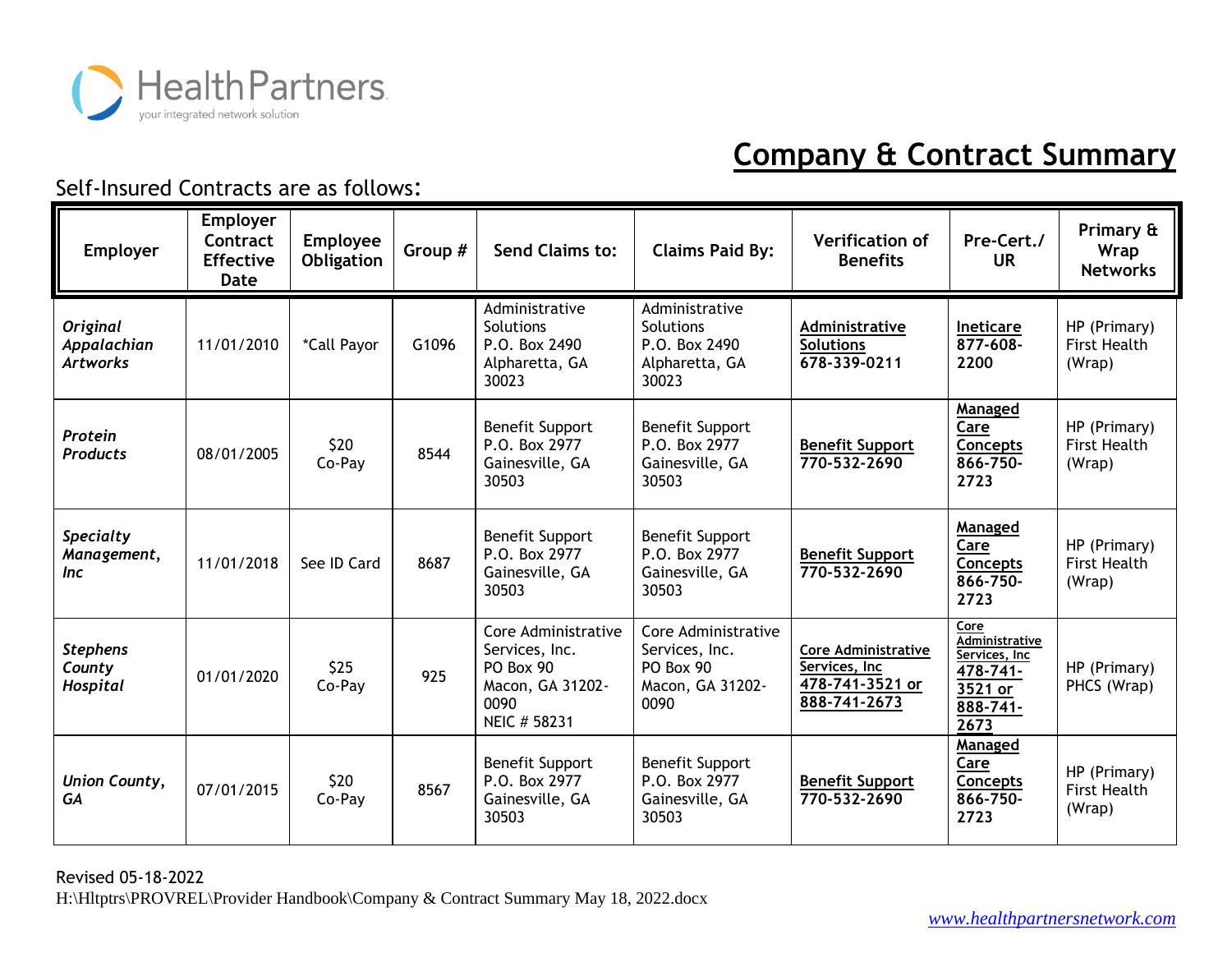

| <b>Employer</b>                       | Employer<br>Contract<br><b>Effective</b><br>Date | <b>Employee</b><br><b>Obligation</b> | Group #       | Send Claims to:                                                     | <b>Claims Paid By:</b>                                                  | <b>Verification of</b><br><b>Benefits</b> | Pre-Cert./<br>UR                                              | Primary &<br>Wrap<br><b>Networks</b>                               |
|---------------------------------------|--------------------------------------------------|--------------------------------------|---------------|---------------------------------------------------------------------|-------------------------------------------------------------------------|-------------------------------------------|---------------------------------------------------------------|--------------------------------------------------------------------|
| <b>Union General</b><br>Hospital, Inc | 04/01/2020                                       | See ID Card                          | 76-<br>413450 | <b>UMR</b><br>P.O. Box 30541<br>Salt Lake City, UT<br>84130-0541    | UMR<br>P.O. Box 30541<br>Salt Lake City, UT<br>84130-0541<br>EDI #39026 | <b>UMR</b><br>800-207-3172                | <b>UMR Care</b><br>Management<br>800-207-<br>3172             | HP (Primary)<br><b>UHC Choice</b><br><b>Plus Network</b><br>(Wrap) |
| <b>Young Harris</b><br>College        | 10/01/2019                                       | \$30<br>Co-Pay                       | 8689          | <b>Benefit Support</b><br>P.O. Box 2977<br>Gainesville, GA<br>30503 | <b>Benefit Support</b><br>P.O. Box 2977<br>Gainesville, GA<br>30503     | <b>Benefit Support</b><br>770-532-2690    | <b>Managed</b><br>Care<br><b>Concepts</b><br>866-750-<br>2723 | HP (Primary)<br><b>First Health</b><br>(Wrap)                      |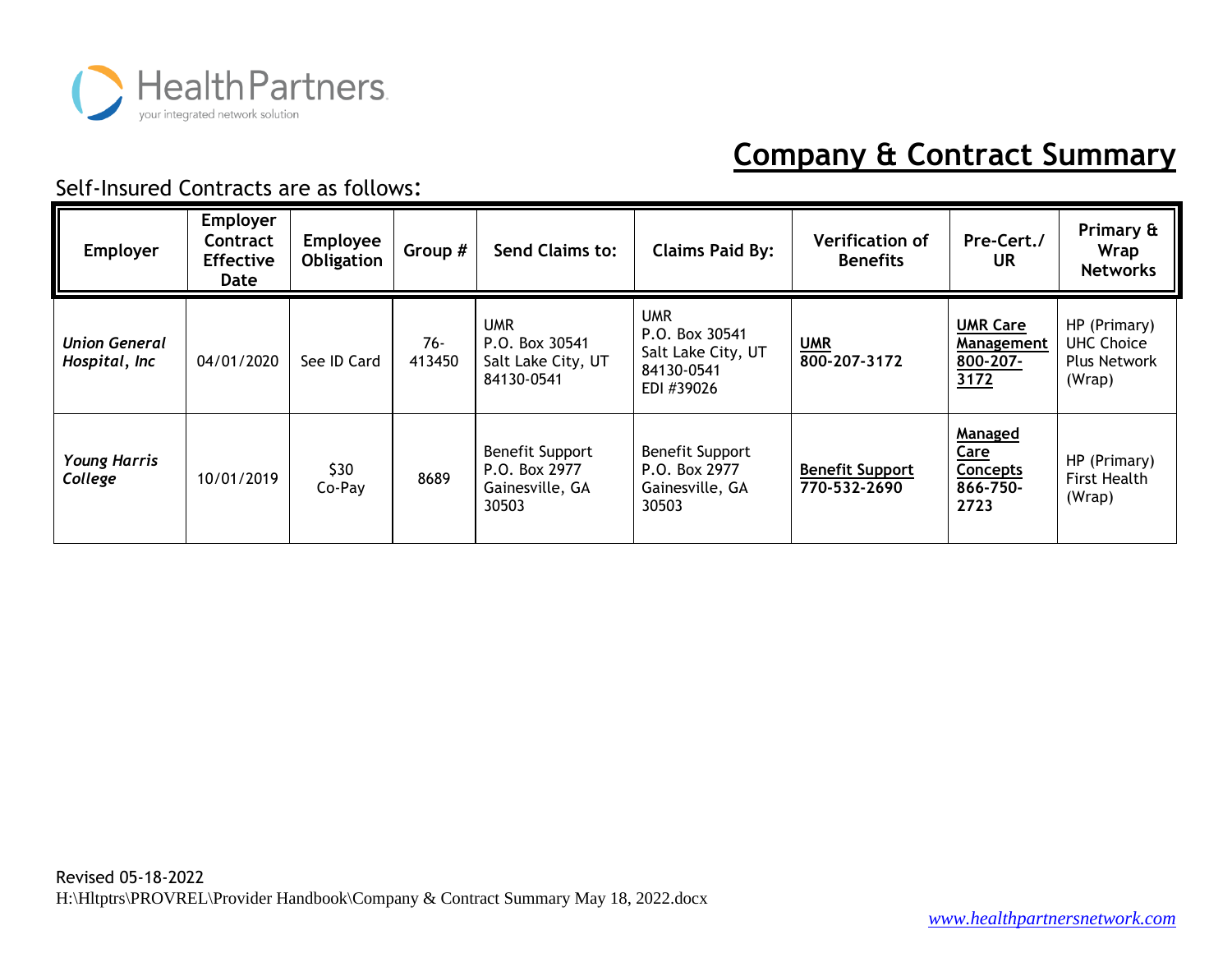

#### Medicare Advantage Contracts are as follows:

| <b>Network</b>                     | Contract<br><b>Effective</b><br>Date | <b>Employee</b><br>Obligation | Group | <b>Send Claims</b><br>to: | <b>Claims Paid By:</b>       | Verification<br>of Benefits | Pre-Cert./<br><b>UR</b> | Primary &<br><b>Wrap Networks</b>       |
|------------------------------------|--------------------------------------|-------------------------------|-------|---------------------------|------------------------------|-----------------------------|-------------------------|-----------------------------------------|
| Cigna Medicare<br>Advantage        | Varies by<br>provider                | N/A                           | N/A   | See ID Card               | Cigna Healthspring/CMS       | See ID Card                 | See ID Card             | Network Contract-<br>Medicare Advantage |
| Aetna Medicare<br>Advantage (HP2)  | 01/01/2019                           | N/A                           | N/A   | See ID Card               | Aetna Medicare<br>Advantage  | See ID Card                 | See ID Card             | Network Contract-<br>Medicare Advantage |
| Humana Medicare<br>Advantage (HP2) | 09/01/2021                           | N/A                           | N/A   | See ID Card               | Humana Medicare<br>Advantage | See ID Card                 | See ID Card             | Network Contract-<br>Medicare Advantage |

#### Medicaid Contracts are as follows:

| Employer/<br><b>Network</b> | Contract<br><b>Effective</b><br>Date | Employee/<br>Member<br><b>Obligation</b> | Group # | <b>Send Claims to:</b>                                            | <b>Claims Paid By:</b>                                                               | Verification/<br>Customer<br>Service # | Pre-Cert./<br>UR                      | Primary &<br><b>Wrap Networks</b>          |
|-----------------------------|--------------------------------------|------------------------------------------|---------|-------------------------------------------------------------------|--------------------------------------------------------------------------------------|----------------------------------------|---------------------------------------|--------------------------------------------|
| <b>CareSource</b>           | 07/01/2017                           | See ID card                              | N/A     | CareSource<br>Attn: Claims Dept<br>PO Box 803<br>Dayton, OH 45401 | CareSource<br>Attn: Claims Dept<br>PO Box 803<br>Dayton, OH 45401<br>Payor ID# GACS1 | See ID Card                            | Medical<br>Management<br>855-202-1058 | <b>Network Contract-</b><br>CareSource CMO |